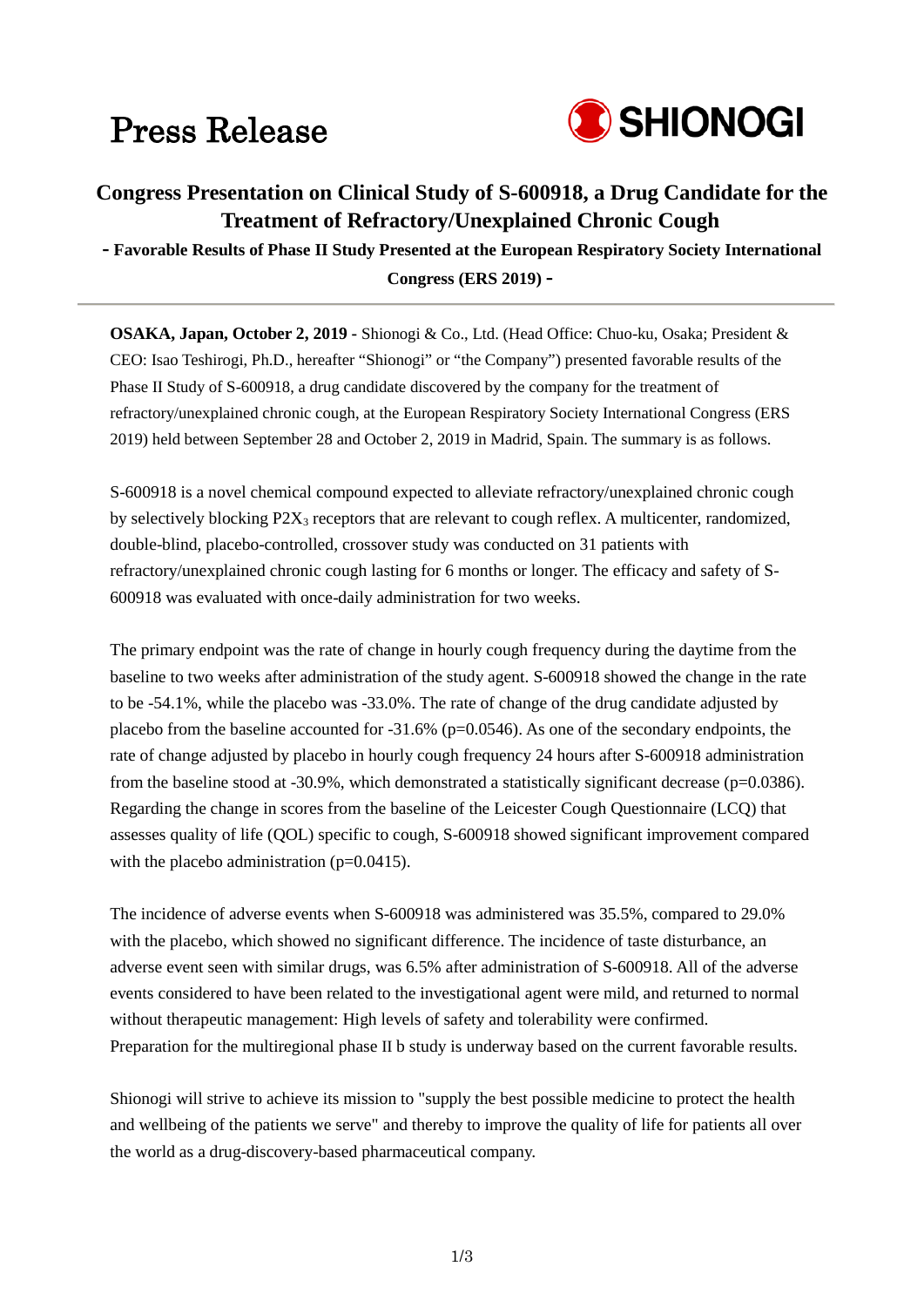## Press Release



#### **[About refractory/unexplained chronic cough]**

Although coughing is a defense mechanism to force out phlegm and foreign objects from the airway, it may impair QOL if it continues in an excessive manner. Chronic cough, in especial, is defined as a cough that persists longer than eight weeks.<sup>1-3</sup> Its prevalence in Japan is reported to be between 2% and 10%, and about 10% in Europe and the U.S.<sup>4, 5</sup> Among the multiple types of chronic cough, there are cases where symptoms of coughing remain even after treating the suspected causative disease (such as cough variant asthma, atopic asthma, gastroesophageal reflux disease, upper airway cough syndrome, non-asthmatic eosinophilic bronchitis and sinusitis), and where causative diseases cannot be identified even with detailed examinations. These are defined as refractory/unexplained chronic cough. Reports have suggested that patients with refractory cough account for 20% to 40% in Europe and the U.S., which is not substantially different from the percentage in Japan.<sup>4, 6</sup> At present, no drugs have been approved for the treatment of refractory/unexplained chronic cough. The basic concept for the treatment of cough is to identify causative diseases as much as possible and treat them in a specific manner depending on the causes. Nevertheless, a safe and effective medication has been desired against persistent refractory/unexplained chronic cough.

#### **Forward-Looking Statements**

*This announcement contains forward-looking statements. These statements are based on expectations in light of the information currently available, assumptions that are subject to risks and uncertainties which could cause actual results to differ materially from these statements. Risks and uncertainties include general domestic and international economic conditions such as general industry and market conditions, and changes of interest rate and currency exchange rate. These risks and uncertainties particularly apply with respect to product-related forward-looking statements. Product risks and uncertainties include, but are not limited to, completion and discontinuation of clinical trials; obtaining regulatory approvals; claims and concerns about product safety and efficacy; technological advances; adverse outcome of important litigation; domestic and foreign healthcare reforms and changes of laws and regulations. Also for existing products, there are manufacturing and marketing risks, which include, but are not limited to, inability to build production capacity to meet demand, unavailability of raw materials and entry of competitive products. The company disclaims any intention or obligation to update or revise any forward-looking statements whether as a result of new information, future events or otherwise.*

#### **For further information contact:**

Shionogi & Co., Ltd. Corporate Communications Department Telephone: +81-6-6209-7885